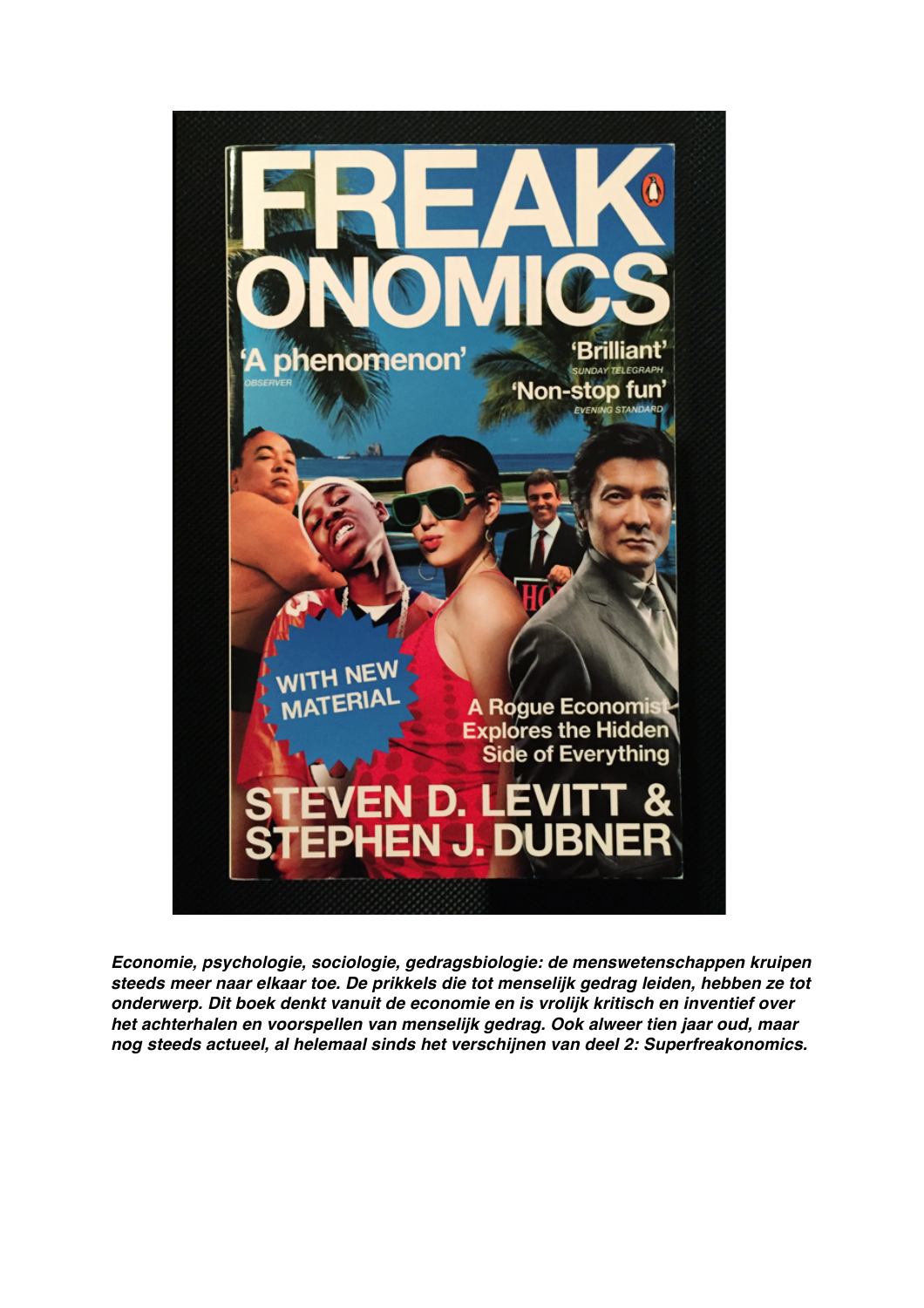Steven D. Levitt & Stephen J. Dubner, *Freakonomics* A rogue Economist explores the hidden side of everything 2005

Data show it is true that a candidate who spends more money in a campaign usually wins. But is money the *cause* of the victory? p8

It helps to consider the incentives in play in campaign finance. (...)

Chances are you will give your money in one of two situations:

A close race in which you think your money will influence the outcome. Or a campaign in which one candidate is a sure winner and you wish to bask in reflected glory or receiver some future in-kind consideration. The one candidate you won't contribute to is the sure loser. p9

Morality represents the way we would like the world to work, economics represents how it actually does work. p11

## *Incentives are the cornerstone of modern life.*

And understanding them - or, often, ferreting them out- is the key to solving just about any riddle, from violent crime to sports cheating to online dating.

## *The conventional wisdom is often wrong.*

Crime didn't keep soaring in the 1990's, money alone doesn't win elections, and drinking eight glasses of water a day has never actually been shown to do a thing for your health. Conventional wisdom is often shoddily formed and devilishly difficult to see through, but it can be done.

## *Dramatic effects have distant, even subtle causes.*

The answer to a given riddle is often not in front of you. Norma McCorvey had a far greater impact on crime than did the combined forces of gun control, a strong economy and innovative police strategies.

## *Experts use their information advantage to serve their own agenda.*

Knowing what to measure and how to measure it makes a complicated world much less so. The information asymmetry. However they can be beat at their own game. And in the face of the Internet, their informative advantage is shrinking every day - as evidenced by the falling price of coffins and life-insurance premiums.

*Knowing what to measure and how to measure it makes a complicated world much less so.*  If you learn to look at data in the right way. Because there is nothing like the sheer power of numbers to scrub away layers of confusion and contradiction. p12

After a fine was installed for parents who picked their child up too late, the number of late pickups promptly went....up. p16

(The bagel man) believes that employees further up the corporate ladder cheat more than those below. p49

'At last there had sprung into existence a great Ku Klux Klan, a veritable empire of the Southern country' Woodrow Wilson. p52

There are fewer incentives more powerful than the fear for random violence- that's why terrorism is so effective. p58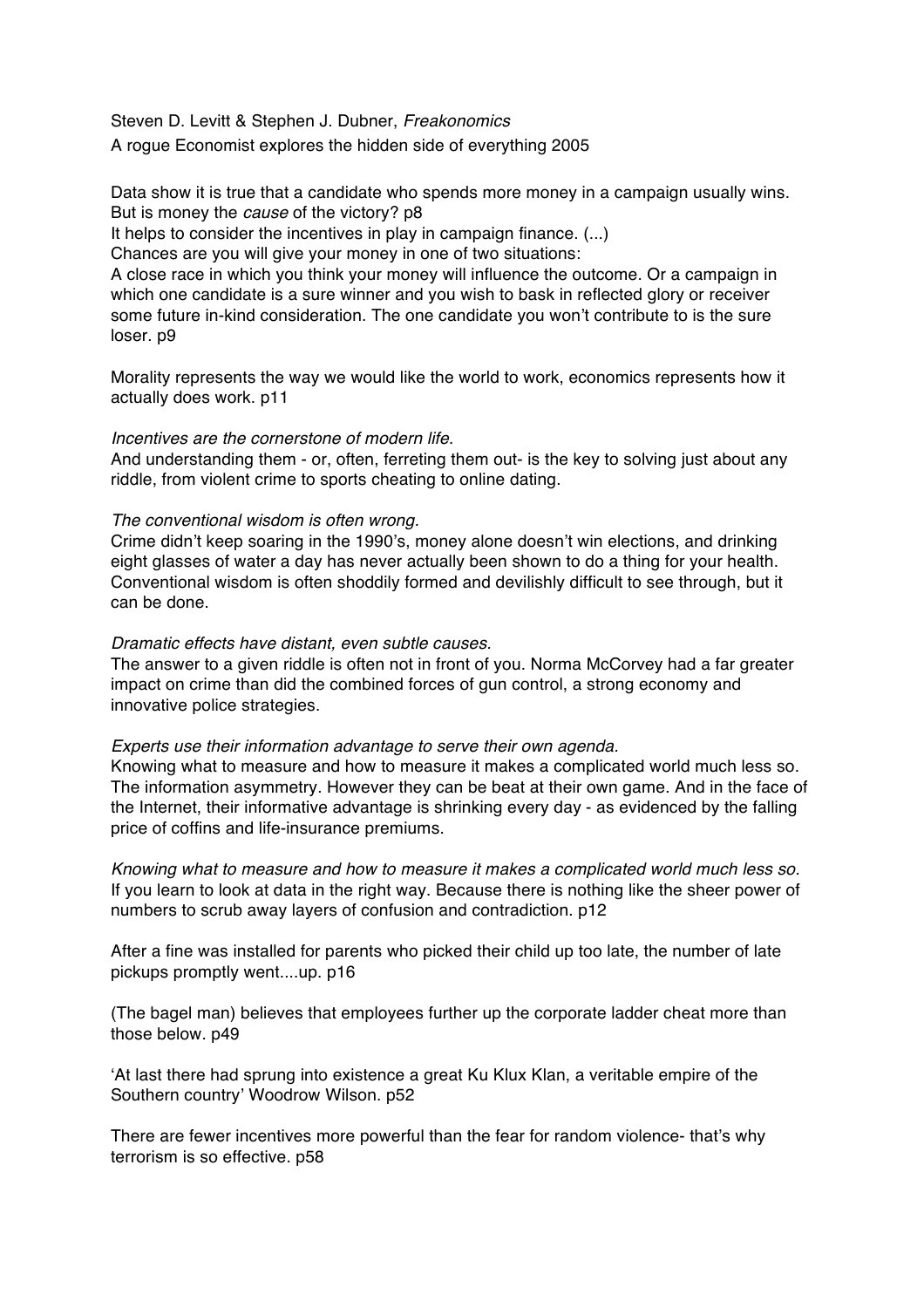They were also richer, taller, skinnier and better-looking than the average. that at least is what they wrote about themselves. More than 4 % of the online daters claim to earn more than \$ 200.000 a year, whereas fewer than 1% of typical Internet users earn that much. Twenty-eight percent of the women on the site claimed they were blond, a number far beyond the national average, which indicates a sort of dying, or lying, or both. p78

A man who does not include his photo gets only 60% of the volume of email response of a man who does.

A woman who doesn't include her photo gets only 24% as much.

56% of the men who post ads don't receive even one email.

21% of the women don't get a single response. p80

..police in Atlanta were radically underreporting crime since the early 1990's. The practice apparently began when Atlanta was working to land the Olympics. p88

So if crack dealing is the most dangerous job in America and if the salary was only \$3.30 an hour, why on earth would anyone take such a job?

Well, for the same reason that a pretty Wisconsin farm girl moves to Hollywood. For the same reason that a high-school quarterback wakes up at 5 a.m. to lift weights. They all want to succeed in an extremely competitive field in which, if you reach the top, you are paid a fortune. p102

The problem with crack dealing is the same as in every other glamour profession. A lot of people are competing for very few prices. ...like everyone else, criminals respond to incentives. So if the price is big enough... people wanting to sell crack vastly outnumbered the available street corners.

When there are a number of people willing and able to do a job, that job generally doesn't pay well. This is one of four meaningful factors that determine wage. The others are the specialized skills a job requires, the unpleasantness of a job and the demand for services that the job fulfills.

The delicate balance between these factors help explain why the typical prostitute earns more than the typical architect. The architect may appear more skilled and better educated, but little girls don't grow up dreaming of becoming a prostitute, so the supply of potential prostitutes is relatively small.

p103

Drive by shootings became a daily event. For a foot soldier -the gangs man on the streetthis development was particularly dangerous. The nature of his business demanded that costumers be able to find him easily and quickly: if he hid from the other gang he couldn't sell crack p104

In 1939 when Dupont introduced nylons, countless American women felt if a miracle had been performed. Until then, stockings were made of silk, and silk was delicate, expensive and ever in shorter supply.

Dupont had pulled off the feat that every marketeer dreams of: it brought *class to the masses*. In this regard the invention of nylon stockings was markedly similar to the invention of crack cocaine. p107

A academic study called 'On Behalf of a Moratorium on Prison Construction' noted that crime rates tend to be high when imprisonment rates are high, and concluded that crime would fall if imprisonment rates could only be lowered.

The Moratorium argument rests on a fundamental confusion of correlation and causality. Consider a parallel argument. The mayor of a city sees that his citizens celebrate wildly when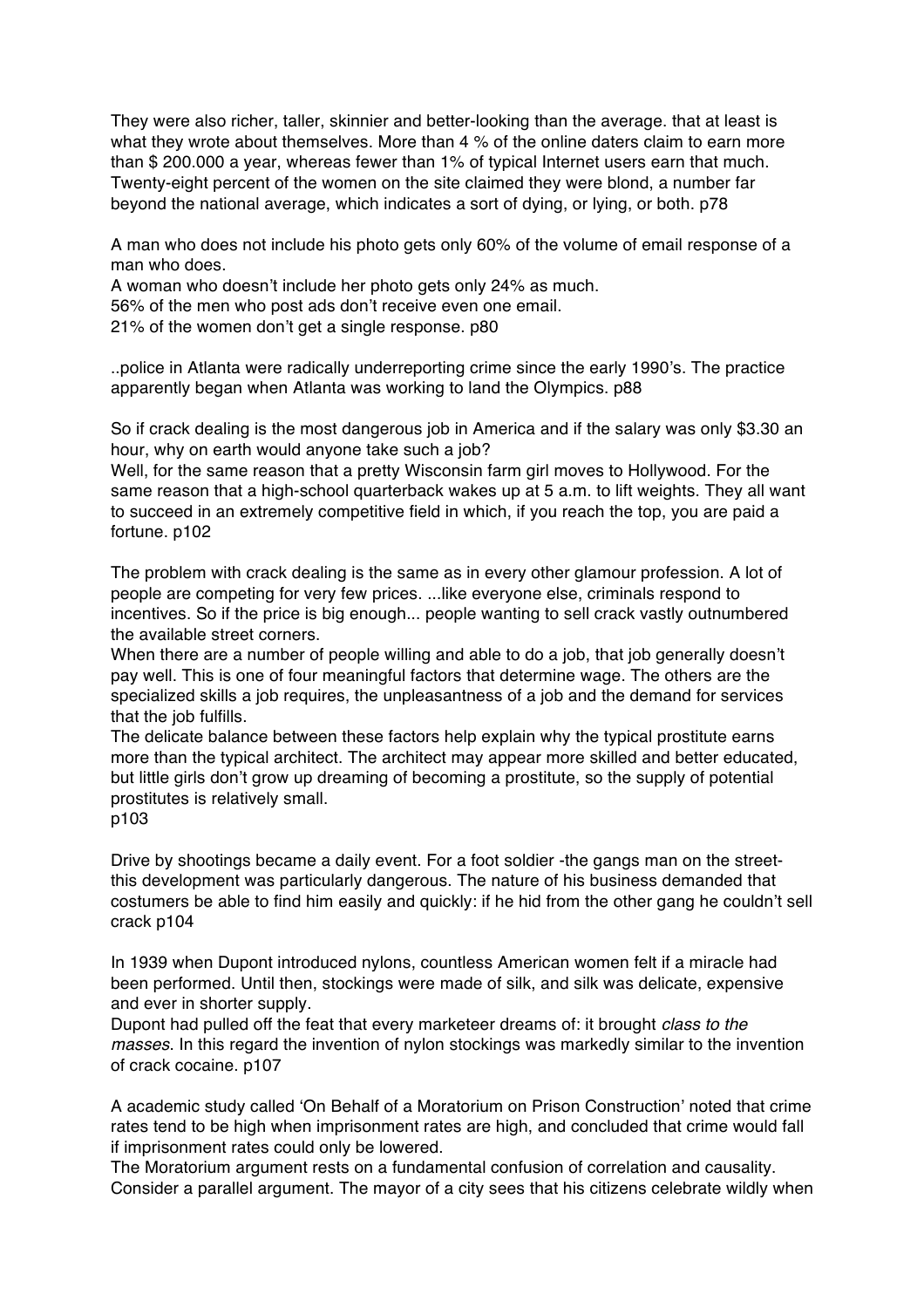their team wins the World Series. He fails to see the direction in which the correlation runs. So the following year the mayor decrees that his citizens celebrate the World Series before the first pitch is thrown. p121

..the broken window theory, which was conceived by the criminologists James Wilson and George Kelling. It argues: that minor nuisances, if left unchecked, turn into major nuisances: that is, if someone breaks a window and sees it isn't fixed immediately, he gets the signal that it's alright to break the rest of the windows. and maybe set the building afire too. So with murder raging all around, Bill Braton's cops began to police the sort of deeds that got used to go un-policed: jumping a subway turnstile, panhandling top aggressively, urinating in the streets, swabbing a filthy squeegee across a car's windshield unless the driver makes an appropriate 'donation'. p127

Most damaging to the claim that the police innovations radically lowered crime is one simple and often overlooked fact: crime went down everywhere during the 1990's. p127

A famous gun control law is the Bardy Act, passed in 1993 which required a criminal check and a waiting period before a person can purchase a handgun. p131

The Brady Act had proven to be practically impotent in lowering crime. A study of imprisoned felons showed that even before the Brady Act, only one-fifth of the criminals had bought their guns through a licensed dealer. p131

Another staple of 1990's crime fighting is the gun buy back. You remember the image: a menacing, glistering heap of firearms surrounded by the mayor, the police chief, the neighborhood activists.

The likelihood that a particular gun was used to kill someone is 1 in 10000. The typical gun buy back yields fewer than 1000 guns, which translates into an expectation of less than onetenth of one homicide per buyback. p132

The legalization of abortion in the US had a myriad of consequences. Infanticide dropped dramatically. So did shotgun marriages, as well as the number of babies put up for adoption (which had led to the boom of adoption of foreign baby's). p139

The likeliest objection is the most straightforward one: is the theory true? Perhaps abortion and crime are merely correlated and not causal.

We have evolved with a tendency to link causality to things we can see and feel, not to some distant or difficult phenomenon. We believe especially in near-term causes: a snake bites your friend, he screams with pain, and he dies. The snakebite, you conclude, must have killed him. Most of the time, such reckoning is correct. But when it comes to cause and effect, there is often a trap in such open-and-shit thinking. We smirk now we think of ancient cultures that embraced faulty causes -the warriors who believed that it was their raping of a virgin that brought them victory on the battlefield.

One way to test the effect of abortion on crime would be to measure crime data in the five states where abortion was made legal before Supreme Court extended abortion rights to the rest of the country. In New York, California, Washington, Alaska and Hawaii, a woman had been able to obtain a legal abortion from at least two years before Roe versus Wade. And indeed, those early legalizing states saw crime rates begin to fall earlier than the other fortyfive states.

But what if those early legalizers simple got lucky? What else we might look for in the data to establish an abortion-crime link? p140

How can this type of data be made to tell a reliable story? p163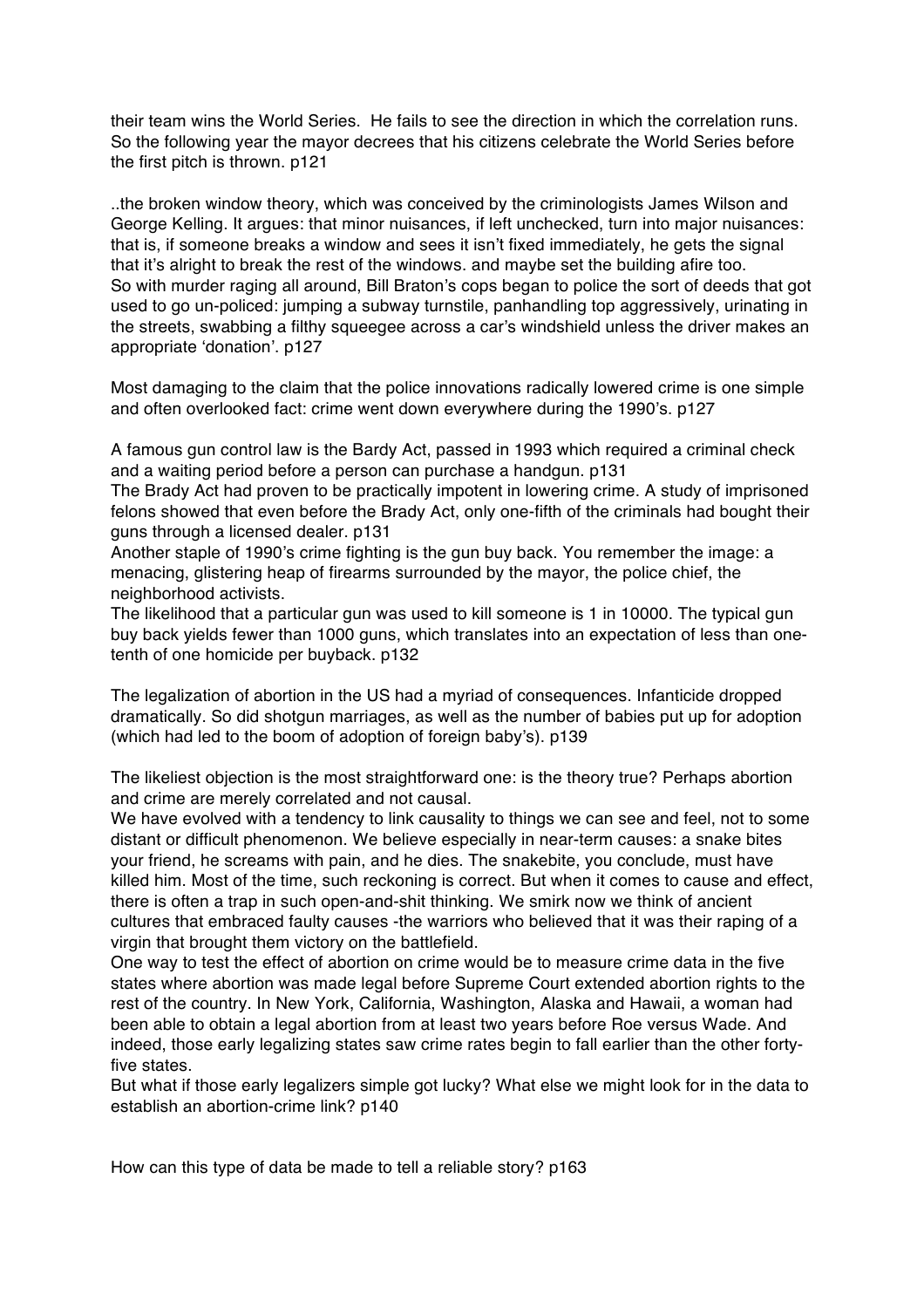By subjecting it to the economist favorite trick: Regression Analysis (...) It's a powerful -if limited- tool that uses statistical techniques to identify otherwise elusive correlations. Correlation is nothing more than a statistical term that indicates whether two variables move together. It tends to be cold outside when it snows: those two factors are positively correlated. Sunshine and rain, meanwhile, are negatively correlated. Easy enough, as long as there are only a couple of variables. But with a couple of hundred variables, things get harder. Regression analysis is a tool that enables a economist to sort out these huge piles of data. It does so by artificially holding constant every variable except the two he wishes to focus on, and then showing how those two co-vary. (...)

In the case of the ECLS data it might help to think of regression analysis as performing the following task: converting *each* of those twenty thousand schoolchildren into a sort of circuit board with an identical number of switches. Each switch represents a single category of the child's data. his first-grade math score, his third grade math score, his first-grade reading score his third-grade reading score, his mother's education level, his father's income, the number of books in his home, the relative affluence of his neighborhood and so on.

A researcher can line up all the children who share many characteristics - all the circuit boards switches flipped in the same direction -and then pinpoint the simple characteristic they don't share. This is how he isolates the true impact of that single switch becomes manifest.

Does having a lot of books in your home lead your child to do well at school? (cause) Does a child with a lot of books in his hoe tend to do better than a child with no books? (correlation)

A regression analysis can prove demonstrate correlation, but it can't prove cause. After all there are several ways in which the two variables can be correlated. X can cause Y. Y can cause X. Or it may be that some other factor is causing both X and Y. A regression analysis cab't tell you whether it snows because it is cold, whether it's cold because it snows, or if the two just happen to go together.

The ECLS data show that a child with a lot of books in his home tends do test higher than a child with no books. So those factors are correlated, and that's nice to know, Nut higher test scores are correlated with any other factors as well. If you simple measure children with a lot of books against children with no books , the answer may not be very meaningful. Perhaps the number of books merely indicates how much money his parents make. What we rally want to do is measure two children who are alike in every way except one -in this case then number of books in their homes- and see if that factor makes a difference in school performance.

*It should be said that regression analysis is more art than science*. p165

The belief of parental power is manifest in the first official act a parent commits: giving the baby a name. Many parents seem to belief that a child cannot prosper unless it is hitched to the right name; names are seen to carry great esthetic or even predictive powers. That might explain why in 1958 a New York City man named Robert Lane decided to call his baby son Winner. Winner Lane, who could fail with a name like that? Three years later the Lanes had another baby boy, their seventh and last child. For reason that no one can quite pin down today, Robert decided to name this boy Loser. (...) If Winner Lane hardly could be expected to fail, could Loser Lane possible succeed? Loser Lane did in fact succeed. He went to prep school an a scholarship, graduated from Lafayette College Pennsylvania, and joined the New York Police Department (his mother's longtime wish) where he made detective and eventually, sergeant. Although he never hid his name, many people were uncomfortable using it. 'So I have a bunch of names', he says today, 'from Jimmy to James to whatever they want to call you. Timmy. But they rarely call you Loser. 'Once in a while', he says, 'they throw a French twist on it: Losier'. And what with his brother with the can't miss name. The most noteworthy achievement of Winner Lane, now in his mid-forties, is the sheer length of his criminal record: nearly three